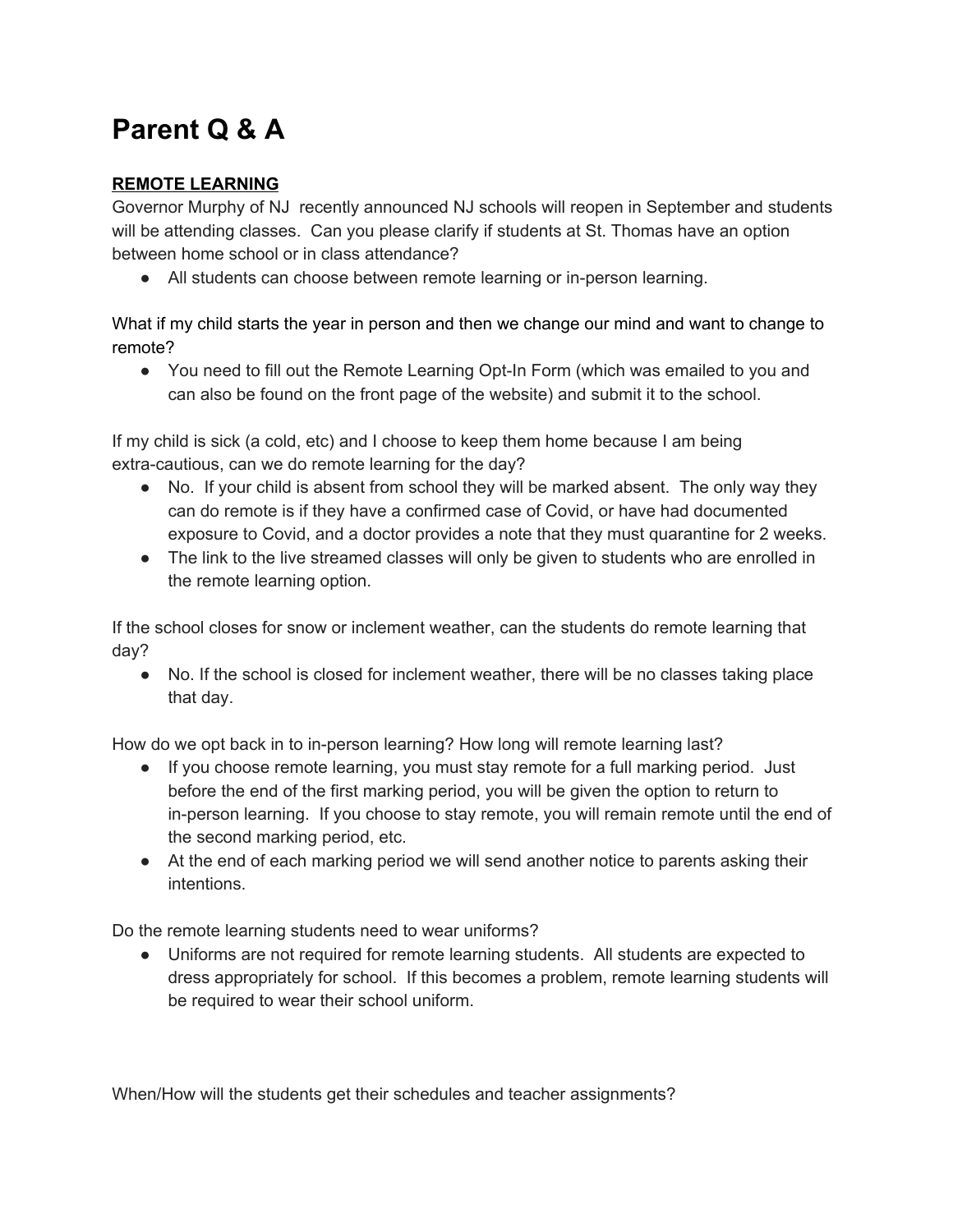- The students who are in the remote learning program will be contacted by their teacher prior to the start of classes regarding their schedules and class expectations. There will be a Zoom meeting for all remote students with their respective teachers on Tuesday, September 1. Times to be determined.
- The teachers will have the information about how to access their Google Classroom posted on their class websites. They will also be able to contact the students through their school email accounts. New students will receive their emails and access information by the end of next week.

How will the students retrieve their books/computers/supplies for remote learning?

• There will be pick-up times scheduled for all students to get what they need from the school. As soon as the pick-up schedule is finalized we will be sharing it with the parents.

How will a remote learning day look?

- All grades from Pre-8 through 8th will have live zoom classes in real time according to the school schedule.
- Our early childhood teachers have been working very hard to create engaging, hands-on learning lessons for all of their students, both in class and remote.
- The teacher will send all remote learning students the link to access their class through Zoom. The students will follow their regular class schedule as if they were in the building.
- During breaks (lunch, naptime, etc) the students at home will have a break as well. The teachers will give the students the schedule for the day so they know when they will need to be back online for the restart of class. The same applies for gym class.
- For the privacy of the students in the classroom, the Zoom will simply be a live stream of the teacher conducting his/her classes. Your child will not be able to have questions answered in real time, however they may submit questions in the Zoom chat box or Google Classroom, and the teacher will respond as soon as they are able.
- If you feel your child is struggling, please feel reach out to the teacher with your concerns and the teacher will address them.
- The teacher may also choose to have a live, small group Zoom meeting with the remote students at some point in the day if needed. Please note that this may occur after regular school hours, but before 3:30pm.
- Remote students will be graded based on their being logged into their classes, not on their physical participation. Students must be logged in for all of their classes to be marked as present for the day, beginning with morning prayers at 7:55 am.
- The teachers will be wearing personal amplification devices so that the students learning remotely, as well as the students in class, can hear the teachers easily. They will hopefully be able to hear their fellow students and classroom discussions, however they may not be as easy to hear as the teacher who is wearing the microphone.
- In the event of technical difficulties (on the part of St. Thomas) the students will not be penalized for the day.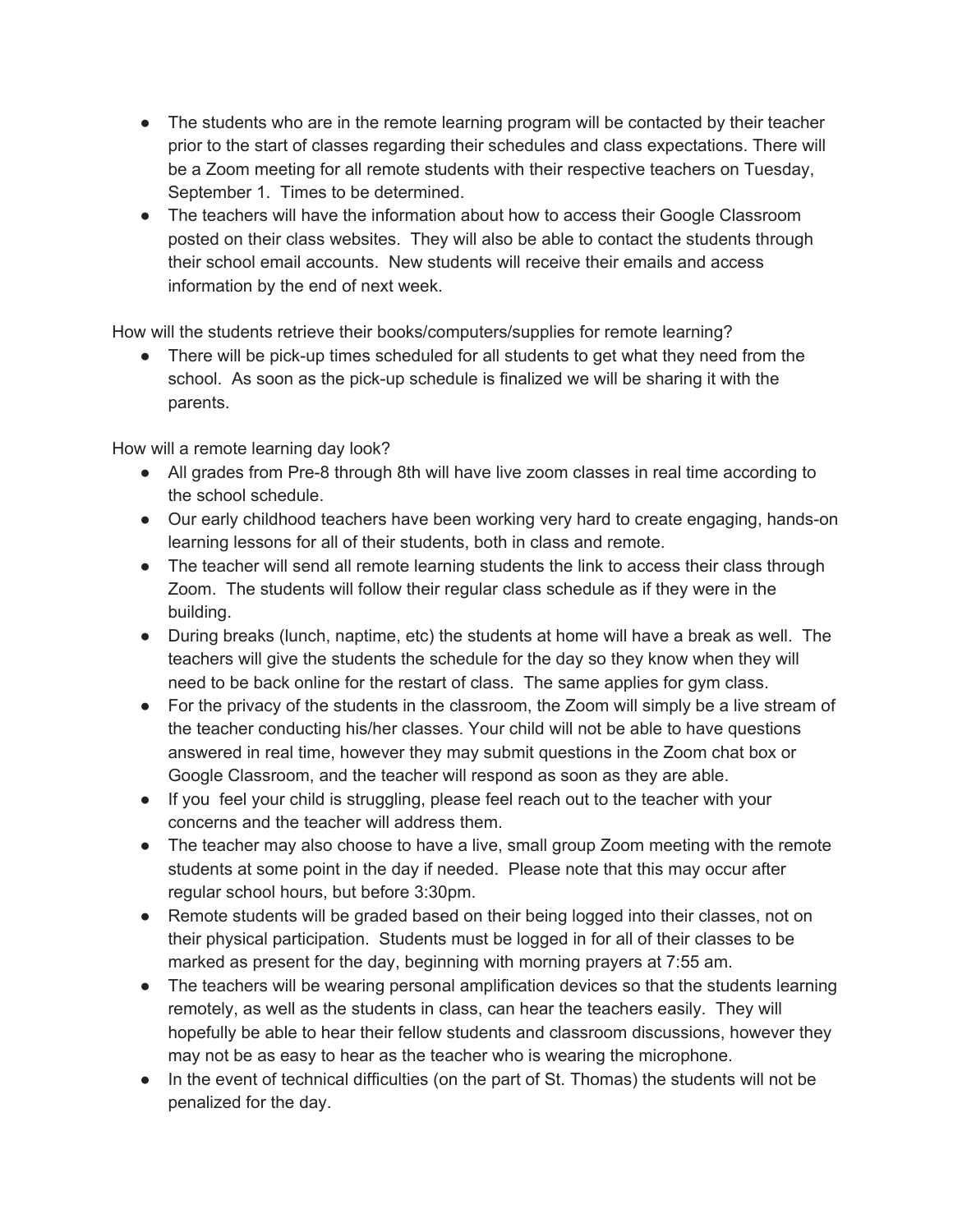How will the students turn in work?

- The majority of assignments will be completed online through Google Classroom. If there happens to be an assignment that has to be physically turned in to the teacher, it will be the parent's responsibility to get it into the school, however the teachers will do their best to keep all assignments online so this will not be necessary.
- There will be a drop-off box located outside the main entrance to the school if anything needs to be brought in to allow for a contactless experience.
- If there are ever any reasons for the teachers to send home physical work/worksheets/packets to the students, the parents will be responsible for picking them up. The teachers will have more specific instructions if the need arises.

How will usual testing and MAP testing be handled?

- MAP testing is scheduled to begin on Sept. 21. There will be a remote MAP test for those students working from home. As we get more information regarding testing, we will pass it along.
- Remote students could possibly take their tests during specials (if the teachers feel it is necessary) so that the teacher can monitor them more closely. This may not be possible for all grade levels/teachers.
- All students and parents will be expected to be on the "honor system" in regards to testing. Students must do their own work without outside help. This is very important so that the teachers have an accurate understanding of how the student is performing, especially when they return to the classroom - we don't want them to be behind!

If virtual Is our option do we HAVE to attend Pre-K/K orientation with children on the 2nd?

● No, but the teachers will be having a Zoom meeting with all of their remote students on Sept. 1. The time is still to be determined.

Will there be a new student orientation for students entering 1-7th grade?

● Unfortunately, at this time we can not have parents in the building so we are unable to do an orientation for our older students.

Will the children be allowed to wear headphones during instruction time so they can remain focused virtually?

● If they would like to wear headphones while virtual learning at home that is fine.

Will parent/teacher conferences be held virtually (As there are still parents who practice social distancing for safety purposes)?

● When we get closer to parent/teacher conference time (mid-October) a plan will be made based on the current state of the health emergency. We will do our best to accommodate everyone as needed.

What are the triggers to determine if the school goes all remote?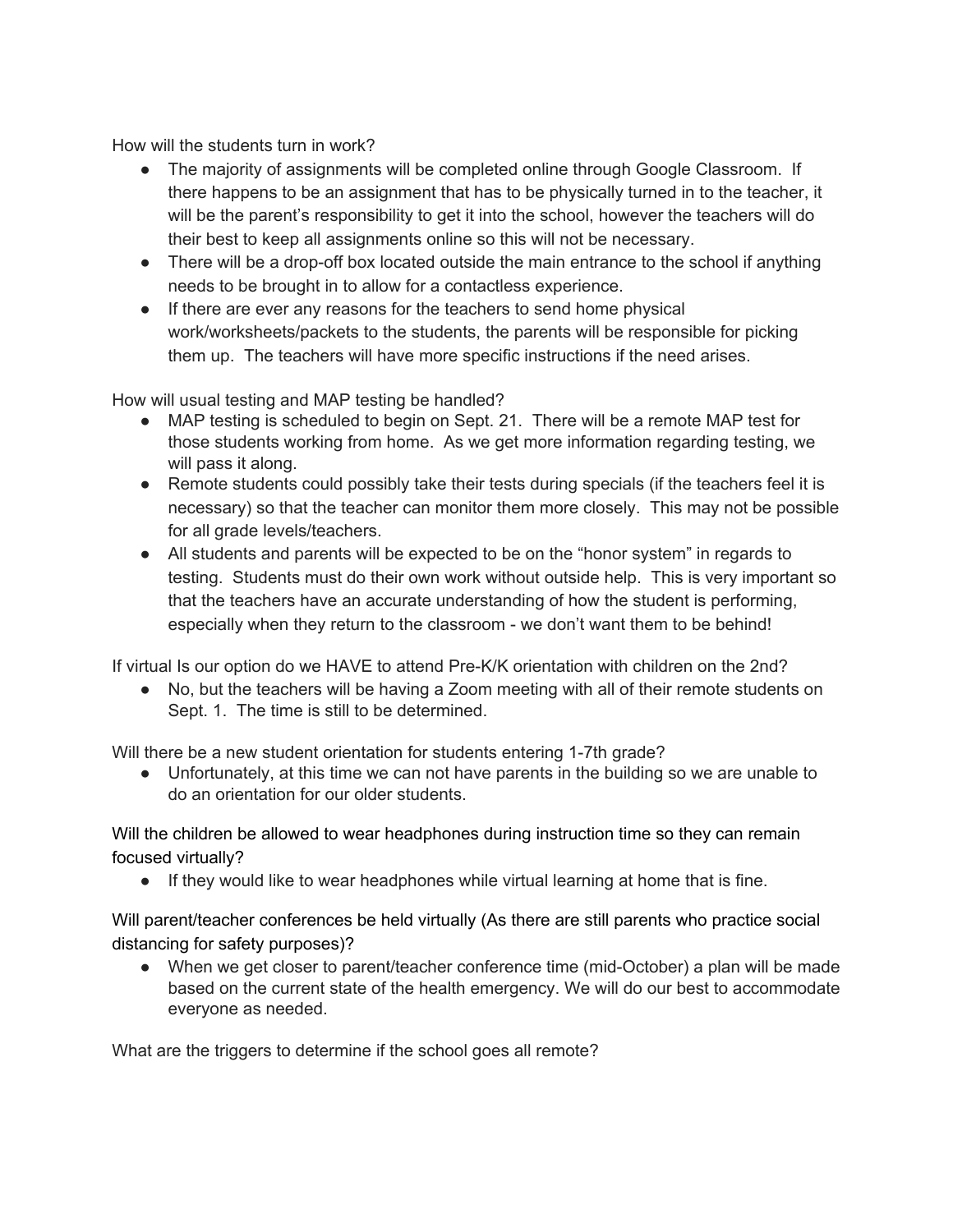• The Diocese of Metuchen will be monitoring the state and CDC quidelines and making an informed decision for all Diocesan schools. At this time we are remaining open unless Governor Murphy closes all schools in the state.

What's the percentage for each grade level currently enrolled for virtual learning?

● Approximately 7-10 percent of each grade level is opting for virtual at this time (as of 8/19/20).

Tuition and Fees

- Tuition is expected to be paid on time as long as the students are enrolled at St. Thomas. All families are receiving a 20% discount until December 31, 2020. If you have any questions regarding tuition, please email Ms. Fritzen.
- Class fees only need to be paid if the children are in the building for in-person learning. If/When the child returns to in-person learning, we will adjust the class fee accordingly, based on any activities that have taken place.
- The \$50 technology fee must be paid by all students in grades 1-8. ALL students in grades 1-8 will be using a school-issued laptop or chromebook. All students must use the device provided by the school as it will have the programs needed for MAP testing and other classroom assignments. We also have the ability to access each laptop remotely if trouble-shooting is needed.

Has the school made any improvements to their technology?

- Yes! We have hired a brand new company that has spent the summer strengthening our infrastructure and internet.
- We have purchased enough laptop computers for every student in grades 1-8 to have their own device. They have not all arrived yet, but they are on the way! They will be distributed as soon as they arrive and have been set up.

# **CLASSES / CLASS SIZE / TEACHERS / CURRICULUM / TESTING**

How many children are in one classroom at the same time.

- We are capping grades 1-8 at 40 students per grade level/20 students per classroom. Any of our existing classes that are over 20 students in a room will have plexiglass partitions on the student desks.
- Kindergarten has been capped at 36, meaning that there will be no more than 18 students in a class.
- Pre-K classes will have no more than 13 students in a classroom (10 for Pre-K 3).

I have a question about the gym uniform, as long there are no gym classes. Do we still need to buy gym uniforms?! Will the kids still have some form of physical education? If not how will they get to release energy or stretch? What will gym class look like in future? How will art and music change?

- While there will not be an actual gym class, the students will be allowed to wear their gym uniforms once a week, so yes, they should be purchased.
- Weather permitting, the students will be brought outside during their gym class time. If not, they will have a break from class work in their classroom during their gym time.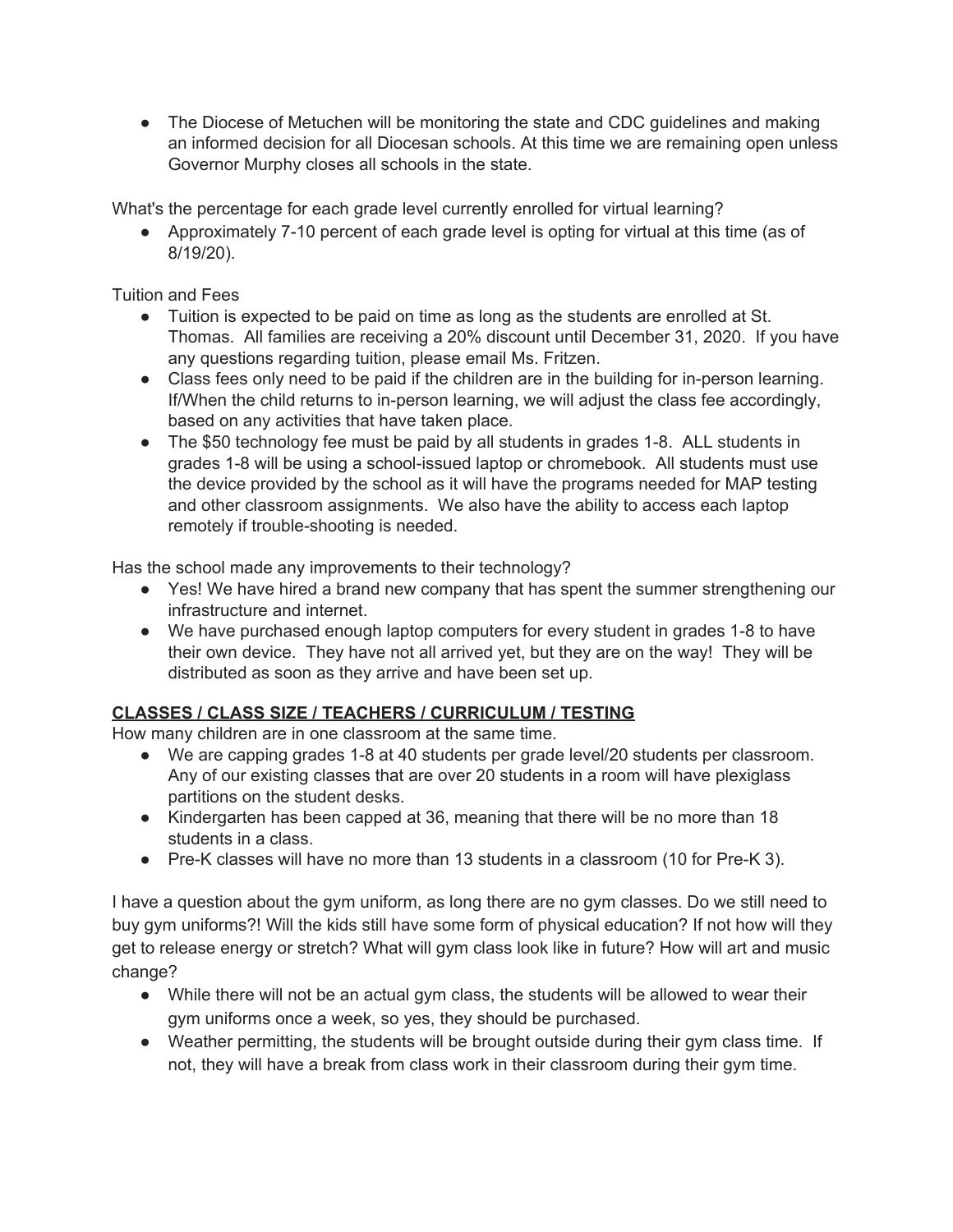• Art/Music, Spanish, and DT will take place in the classrooms. Students will not share supplies for art or DT. Ms. Frank will be starting the year with art, not music at this time.

Will there be recess?

- Weather permitting, we hope to get each class outside at least once per day. It may not be at lunchtime, but we will do our best to get everyone outside in small groups, one or two classes at a time.
- Unfortunately, the students will not be able to use any playground equipment or toys at this time.

What about the middle school - will they be changing classes?

• All students will stay in the same classroom for the duration of the school day. The teachers will be doing the moving.

Our child will be attending Kindergarten and we are wondering how will the school handle toy-sharing during the school day? For middle school, will there be any hands-on science experiments that need to be eliminated due to social distance?

- There will be no sharing of toys. The students in the younger grades will be asked to bring a few toys from home that they will keep separate from everyone else.
- There will be no sharing of supplies at all. The students were asked to purchase most of their own supplies so there will be no cross contamination. The supply lists for all grades (Pre-K - 8) are on the school website in the "Summer Assignments" tab.
- Any manipulatives or lab materials used by the teachers in the classroom will be assigned to each student, and cleaned regularly.

Is it possible to let the students know who their homeroom teacher is before the first day of school?

- PowerSchool will reopen to parents on September 1. You will be able to see your child's teacher when your access is reestablished.
- There will be no student transfers between homerooms permitted.

Will there be advanced math for 7th and 8th grade?

• There will be advanced math for 8th grade only. They will be in their math group for homeroom and the entire day.

Could we get a virtual tour of the classrooms prior to day 1?

• Once classrooms are set up we will post some photos on the school website.

Will any classes be held outdoors while the weather is nice?

● We do not have the ability to accommodate classes being held outside.

Will the school consider an A/B rotation schedule to minimize the number of students in the building at one time?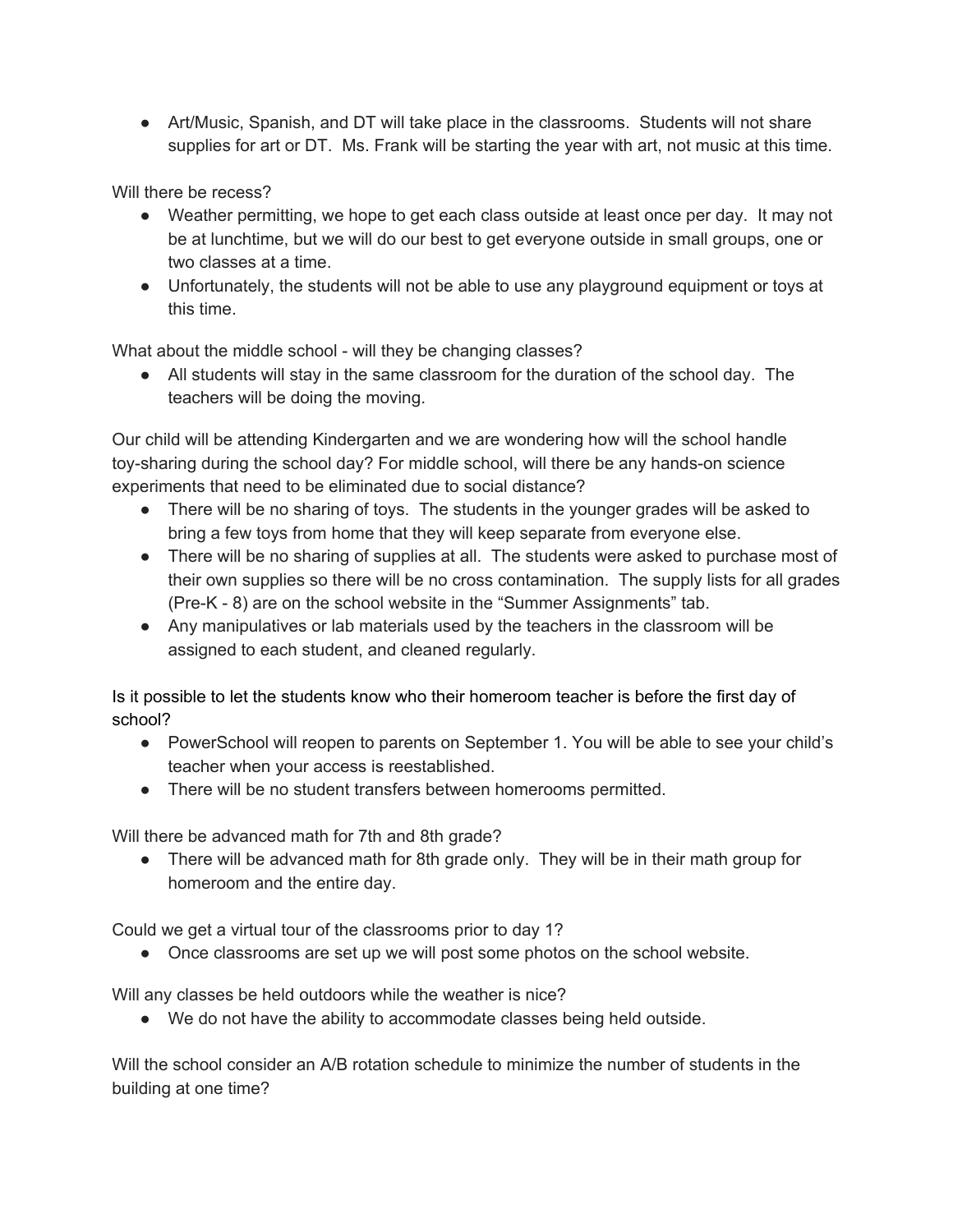• The Diocese has not approved this type of schedule for us.

#### **SCHEDULING**

Would the school consider alternating schedules to have less children in the building at one time for in person instruction? Or shortened days where lunch is not served and the children are in masks for a shorter amount of time?

• The Diocese has not approved this type of schedule for us.

What will the school hours be ? Same or shortened day?

• The school hours will not be changing at this time. The only early dismissals/shortened days are the ones that have already been scheduled. The tentative calendar which is posted on the website has not changed,

Due to the amount of preparation required to reopen - Do you think school will start on time 9/2? Any chance it will move to after Labor Day.?

● At this time we are hoping and praying to open as scheduled on September 2, however if we find that we are not ready to open we may need to push our first day until the following week. We will let you know as soon as possible if a change needs to be made.

How is lunchtime being handled for Kindergarten?

● All students will be eating in their classrooms. No classes will eat in the cafeteria.

Will the students bring their backpacks and books to school and home every day, or will these items stay in the classroom at all times?

● Student backpacks will be kept at their desks. Each desk will have a hook for their backpack and they will keep their coats on the back of their chairs. They will only bring home supplies needed for homework on that given day.

## **MASKS**

Will children be expected to wear masks all day?

- Yes. The students and all staff must wear a mask at all times in the building. This is mandated by the Governor and the State of NJ.
- Students may remove their masks to eat.

How will non compliance for mask wearing and other social distance violations be handled? How will the teachers police the wearing of the masks at all times for the Kindergarten class?

● Non compliance creates a health risk for the entire class and staff. Therefore, if non-compliance becomes an issue in grades 4-8, the student will be required to transition to remote learning. Mask wearing will be enforced by the teacher of our younger students as well. If there is an issue with mask wearing for a student in grades Pre-K through 3, the parent will be notified and asked to address the situation at home. If it continues to be a problem, that child will be asked to go remote as well.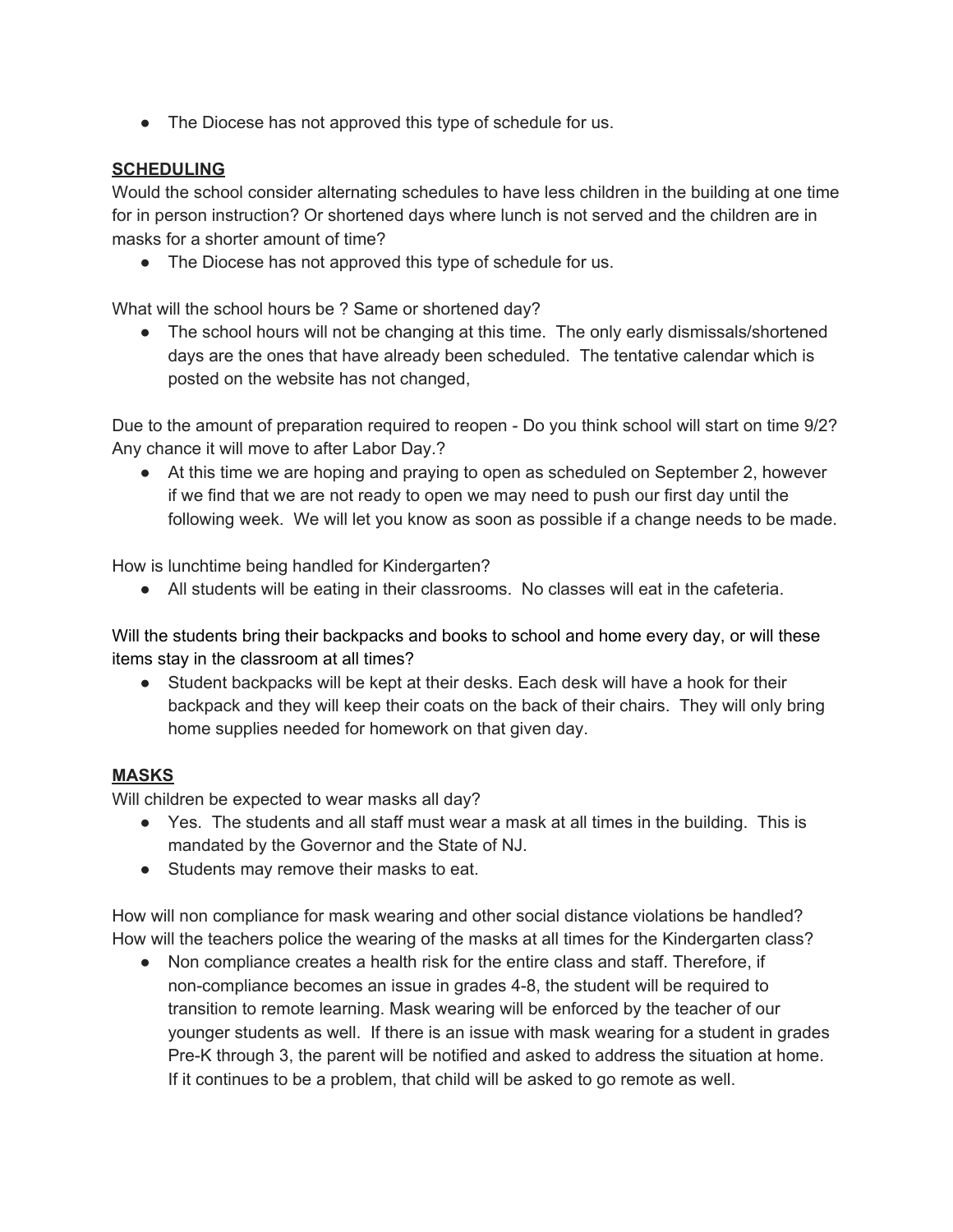● In Pre-K and K, we will have a full time aide in the classroom to help enforce mask wearing.

Are students required to wear masks during outdoor recess?

● As long as the 6 foot distance requirement can be maintained, the students will be allowed to take off their masks while they are outside. If they can't remain 6 ft apart they will be asked to put their masks back on.

Should students bring a pouch or some form of personal bag to keep their mask when not in use? (lunch)

• That is up to you. If you would like them to put them in a pouch or use a mask lanyard, that is fine.

Can my child wear a face shield instead of a mask?

- Students must wear masks. If they would like to wear a face shield, it must be worn in addition to the mask, not instead of.
- Gaiters are not permitted.

What if a younger student is not happy wearing a mask all day and gets upset. What can the teacher do to help the situation since everyone needs to be 6 feet apart?

● All parents should be getting their students used to wearing masks before the start of school. Please have your children wear a mask every day, increasing the time each day so they are used to it. The teachers will do their best to comfort the students.

Will there be "mask breaks" during the day?

• The only time the students will be able to take off their masks will be when they eat or if they go outside.

# **LUNCH/SNACK**

Where are the children eating lunch?

• All students are eating in their classrooms.

Is there hot lunch or only from home?

- Harmony Foods will be doing pre-ordered lunches, no a la carte items or snacks. Students must pre-order their lunch or bring lunch from home
- All snacks must be brought from home.

Will Harmony Food Services enter the classrooms to deliver lunches to each class? Will Harmony Food wear proper PPE (masks and gloves) to prepare and deliver the lunches.

- Harmony Foods will be taking all precautionary measures necessary. All lunches will be pre-packaged and delivered to the classrooms.
- The lunch personnel will leave lunches outside each classroom; they will not enter the classrooms or student areas.
- If you have any questions regarding the lunch service, please contact Harmony Foods directly.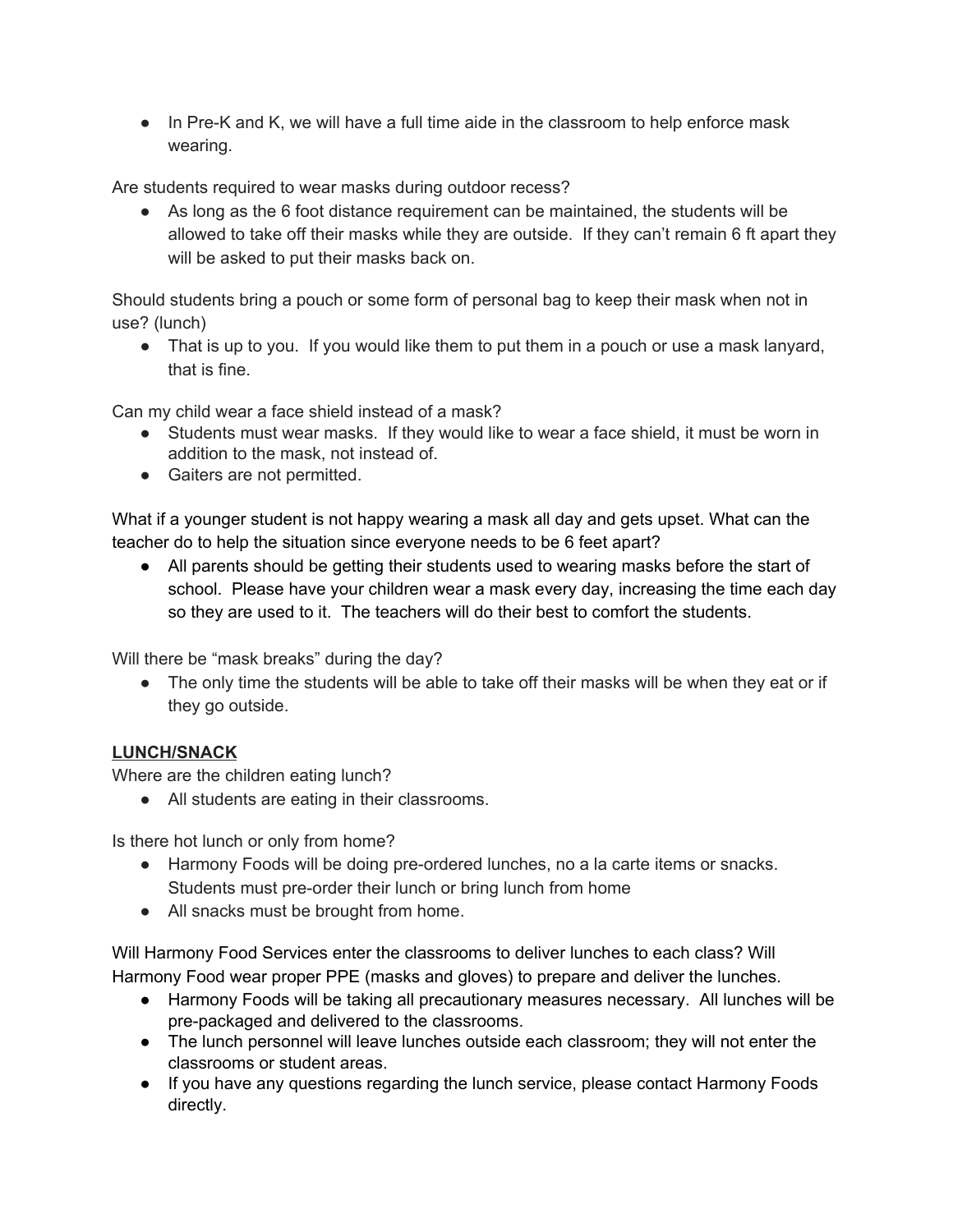Will there be a lunch menu provided?

• Menus will be sent home during the first week of school. Lunch delivery will begin on Tuesday, September 8.

Do we order lunch in advance?

- All lunches must be pre-ordered. There will be no a la carte or snack items available.
- Students will NOT have access to vending machines or water fountains so all drinks must be brought from home.

How do you foresee all students in their classroom eating lunch at one time (especially since indoor dining isn't allowed in NJ)

● According to the governor, schools are exempt from that rule.

## **SOCIAL DISTANCING ENFORCEMENT / CLEANING PROCEDURES**

Are there dividers on desks? The 8 grade has consistently been over 55 students- the largest of all classes. How are you able to accommodate appropriate social distance for these kids? Please confirm that plexiglass dividers will be used for only those classes that exceed the 20 students, as mentioned in the re-opening document since a class size greater than 20 students is unable to properly maintain a six-foot social distancing.

- Any class that has more than 20 students, or any room that can not space the student 6 feet apart will have plexiglass dividers on the student desks.
- Students and faculty will wear masks at all times.

First, are you going to leave the windows open for better ventilation (specially during the months of sept-nov. when it is not yet cold)?

● Yes, windows will be kept open whenever possible. Students should be sure to have a fleece on days when it is cooler outside so teachers can keep windows open as much as possible.

Has the school considered indoor/outdoor shoes to mitigate germs, especially on carpeting. In the same vein, will younger children be sitting on the floors at all?

- The use of indoor outdoor shoes is not feasible in a school setting due to time constraints.
- All carpets have been removed from the classrooms.
- In Pre-K and K if the students are seated on the floor, they will each have their own vinyl cushion that they will be seated on. These cushions will be sanitized daily, and will not be shared between students.

Is there any possibility to show the class room floor map, so parents can have an idea how social distancing will be managed? Can you please provide a picture of a class room completely set up with the max number of students with all the PPE?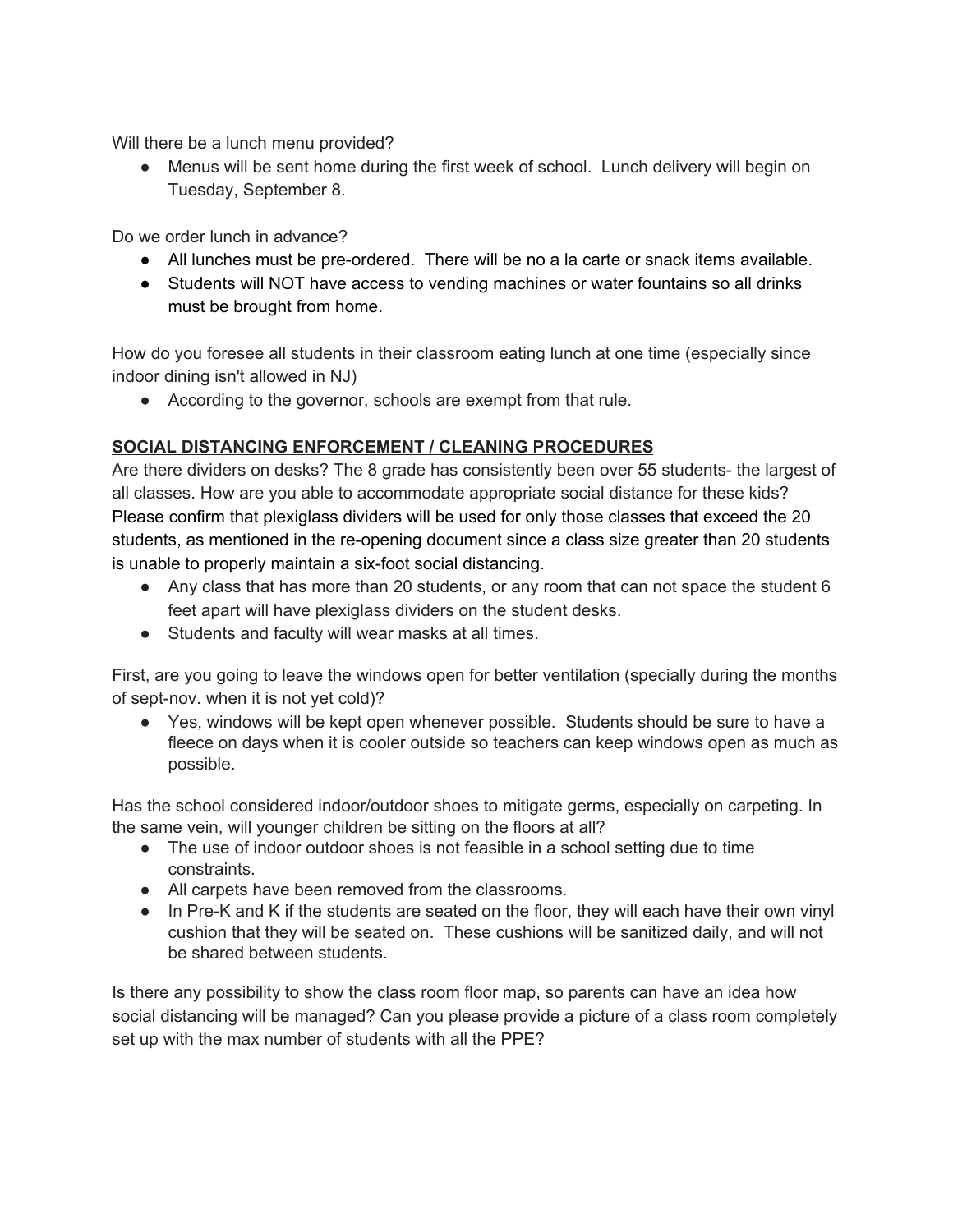- All classrooms have been emptied of any unnecessary items/furniture. Desks are spaced 6 feet apart. For larger classes (5th & 8th) that can not have desks 6 ft apart, they will have plexiglass barriers on student desks,
- Pictures of classrooms will be put on the website when the classrooms are completely set up.

Did you hire additional custodial staff?

● Our existing staff will be working extended hours to clean and sanitize the building. This is to minimize the total number of staff with access to the building.

How often will the bathrooms be cleaned throughout the course of the day.

- They will be deep cleaned each evening, and sprayed with our electrostatic sprayer several times throughout the day.
- Bathrooms will be monitored by a staff member at all times. There will be no more than two students permitted in the bathrooms at one time.
- The teacher who is monitoring the restroom (not the students) will be signing the students in and out so that we have a record of who was together in the event we need to do any contact tracing.

According to scientists, COVID19 is airborne and easily transmitted through groups of people gathering. How will the school keep the air clean?

- Each classroom has its own ventilation system. The filters have all been changed, and will be changed every 30 days, as indicated by the CDC.
- There is NO cross-ventilation between the school and the auditorium/bingo hall.

We see that Clorox wipes are listed on the supply list? What if the students can not bring in their own wipes - how will their desks be cleaned?

● Teachers have a supply to clean desks during the day. Students will be taught how to clean their own space. And classrooms (including student desks) are thoroughly cleaned by maintenance each night.

What about hand sanitizer?

- All classrooms have touchless hand sanitizing stations that will be kept filled.
- Students are asked to have their own pocket-sized sanitizer to have with them when they are outside, or seated at their desks (to cut down on moving through the classroom).
- There will also be hand sanitizing stations in the hallways.

## **TRANSPORTATION / STUDENT DROP OFF & PICK UP**

Busing: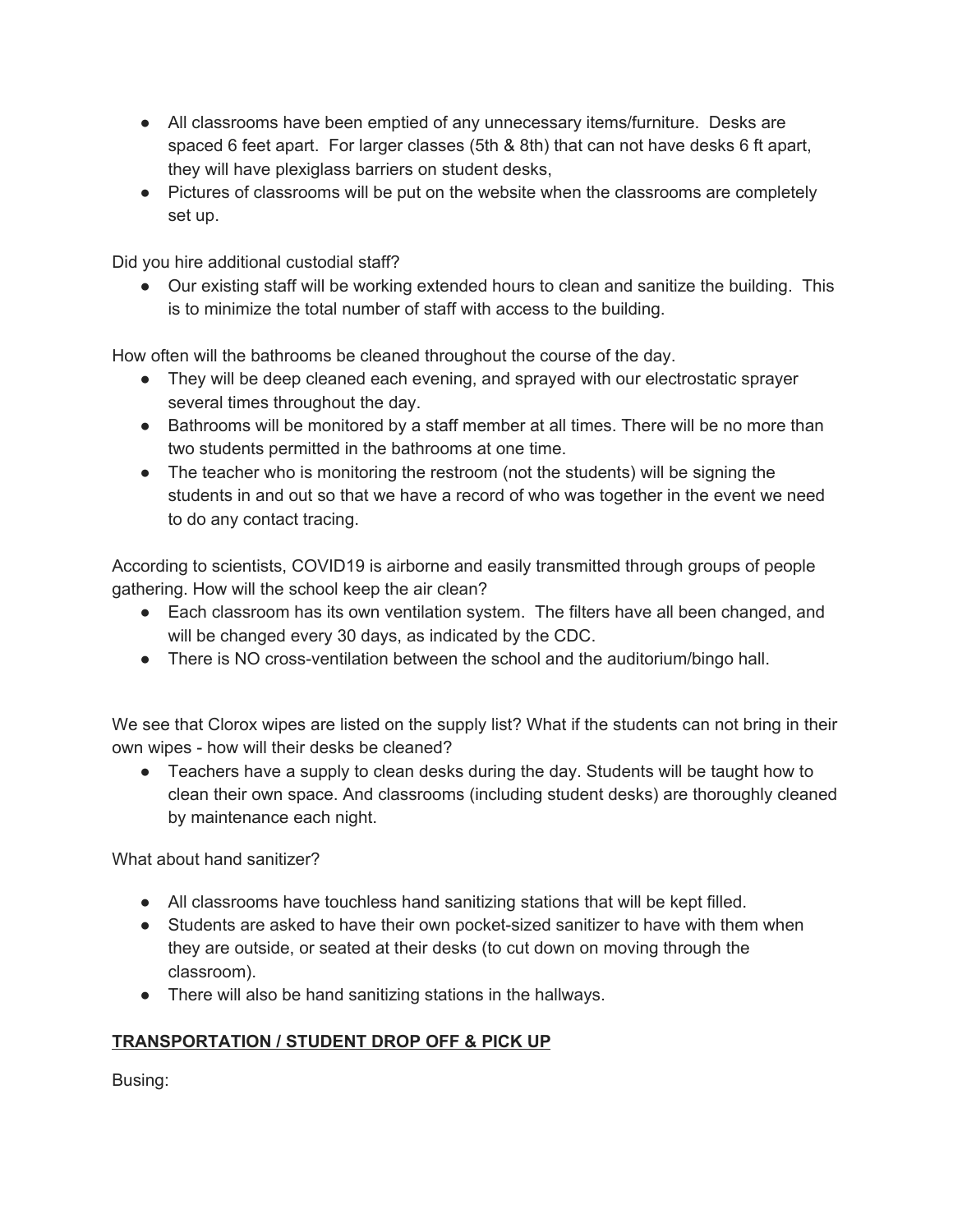- Busing is determined by your individual school district. If you have specific questions regarding transportation you need to contact your home school district's transportation department.
- Old Bridge says that they will be providing busing regardless of whether they are remote or in person, however we have not been given any information regarding bus routes yet.
- None of the districts have provided transportation information to us. The best advice we can give is to keep calling your home district transportation departments.

We understand that many of you have questions regarding drop off and pick up. We are currently finalizing our plans, and ironing out the problems. We do know that there will be three drop off/pick up locations, and we are working on the possibility of staggering times. As soon as we have a finalized plan we will share it with you.

# **COVID / CONTACT TRACING / QUARANTINE REQUIREMENTS**

If a child becomes COVID positive in a class what is the procedure?

- The nurse and principal will follow state and CDC reporting guidelines. They are mandated to report all positive and/or highly suspicious cases to the board of health.
- The child must be quarantined for a minimum of 10 days, and can not return to school until they have at least 2 physician-confirmed negative test results.

Since individuals/families take varying degrees of precaution outside of school, will the school take any measures if a family travels to a hotspot state and returns? Or if they have relatives visiting from a hotspot state?

- Any student who travels to a state on the NJ restricted list must quarantine at home for 2 weeks before they can return to school. They may participate in remote learning during this time.
- If they have relatives visiting from one of these states, it is strongly suggested that they do not stay in your house or with your family. If they do, then your child(ren) will need to quarantine for a minimum of two weeks from the time the guests arrive.

Please explain how quarantine will work.

- If there is a positive case in a class (student or teacher), the entire class and any staff who has been in contact with that class for longer than 10 minutes must quarantine for a minimum of 10 days. If there are siblings in another class in the building, that class and teacher will need to quarantine as well.
- That being said, please be prepared for the possibility that your child may need to quarantine at home and remote learn at any time with little or no notice if we have a positive case of Covid in the building.

What happens if a student attends an extracurricular activity or sport outside of St. Thomas after school hours and is exposed to a confirmed positive case of COVID?

● The student who was exposed, as well as that student's class at St. Thomas, will need to quarantine for a minimum of 10 days.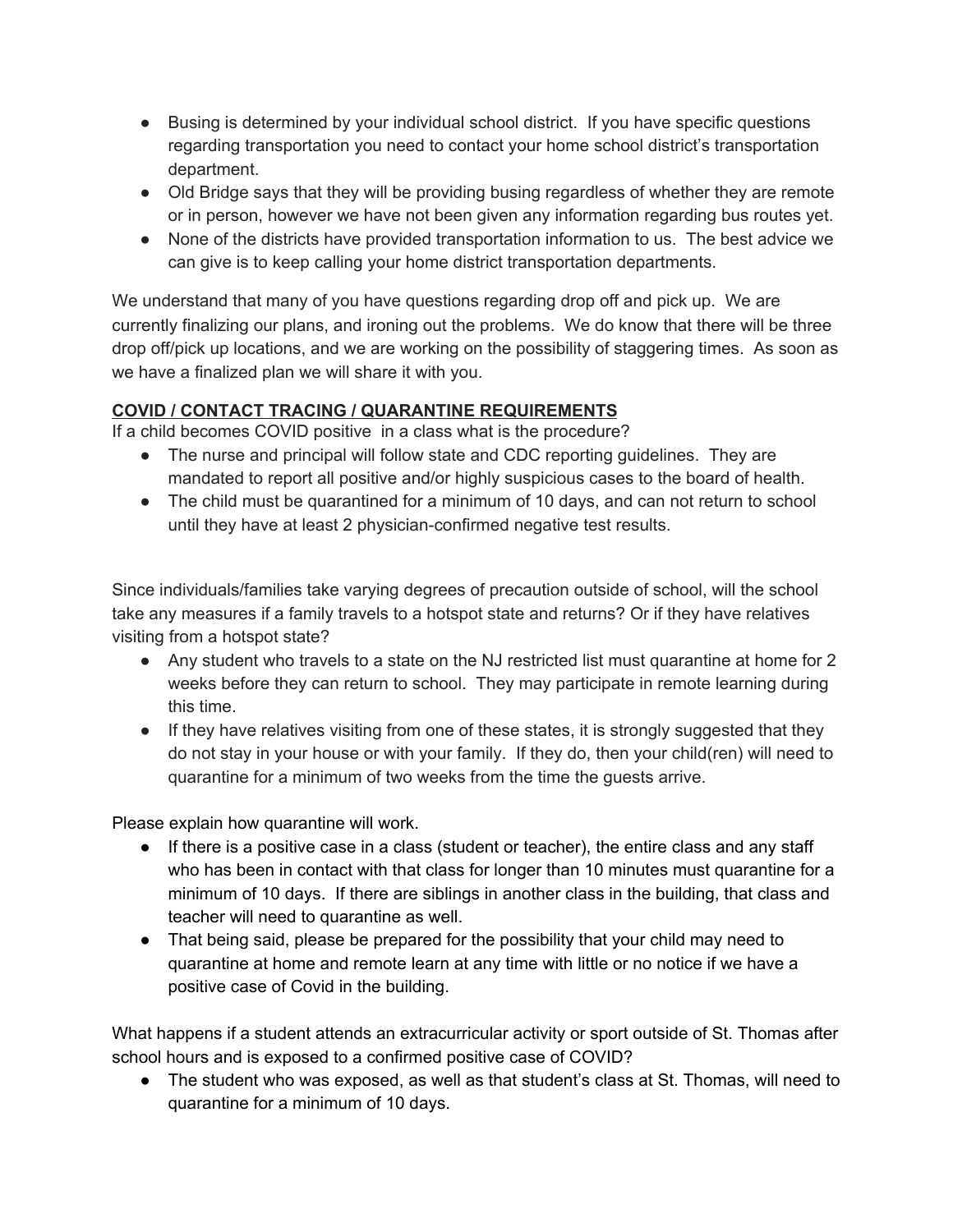Will student temperatures be checked each morning prior to entering school?

- Yes, all students, faculty, and staff will have their temperature checked daily upon arrival.
- $\bullet$  If the child is running a fever over 100<sup>\*</sup>F they will not be permitted into the building. Any siblings of this student will be sent home as well.

If the school must close due to positive COVID cases, will the teachers revert back to the type of remote learning that was implemented from March 2020-June 2020 or will the live-stream type of remote learning continue?

● The school will go to all remote learning, using interactive Zoom classes as we did previously in the spring. Teachers will be conducting their classes from their classrooms if possible.

If a child travels outside of New Jersey to a "high risk" state as defined by the New Jersey Department of Health during the school year, will the child be required to quarantine for two weeks pending the results of a covid-19 test?

- The child will need to quarantine for a minimum of 10 days. The child will be able to participate in remote learning during this time.
- The child will need to quarantine for the minimum 10 days, regardless of the results of their Covid test. In other words, if a child tests negative on day 4, they must remain at home until after day 10.
- You are not required to be tested upon your return if you are not showing symptoms.

If a student tests positive for covid - will the school close?

• The health department would give us guidance regarding the particular case.

# **There will be NO covid testing done at St. Thomas or by the St. Thomas school nurse.**

Schools and universities across the country are reopening, then quickly closing due to COVID19 outbreaks. Despite the universities and schools taking many precautions there are outbreaks. What will St. Thomas school do differently to keep our children, families and community safe from the spread.

● We are taking every precaution possible to ensure the safety for our students and staff.

How will the nurse's office facilitate social distancing?

- Students will only be allowed into the office one at a time, and only for emergencies.
- Any student who presents with a fever or any other concerning symptom will be automatically placed into the isolation classroom, which will allow students to be spaced 6 feet apart.
- Any sibling of a student who is sent home with a fever or symptoms will be sent home as well.

# **BEFORE AND AFTER CARE**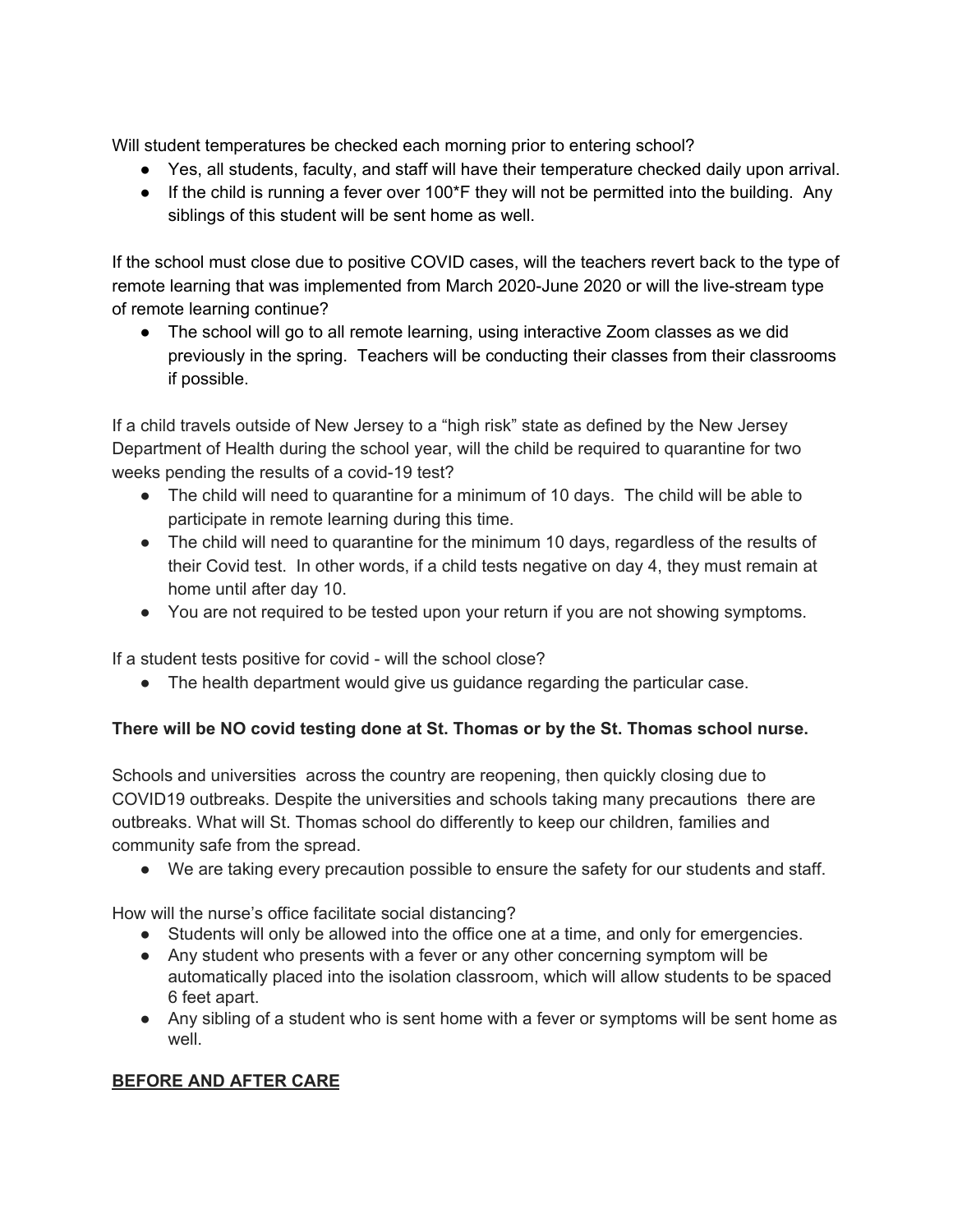I understand that "drop in" aftercare is not offered for this school year. If I do not need the aftercare services when the school year begins, due to my job allowing me to work from home and work during school hours, am I able to opt back in to aftercare services if my work hours change?

• Space in our after care program will be limited. If you decide later in the year that you need the service, you are welcome to opt in as long as there is space available.

We are new parents to the school. Our son is scheduled to attend the Pre-K 4 program. We would like to schedule him for the before and after care programs. When can we register him and how do we go about doing that?

● After Care information will be sent home by the end of next week.

On the schedule emailed, it states that September 8th is a full day ending at 2 pm. Is after care provided on this day?

• September 8th is the first day that after care will be available.

On the schedule for after care, will there be older students or teachers to help the 4 year olds with their homework during the hours of 3-4 pm?

- After care should not be considered tutoring. Homework is supervised by the teachers and adults who are in charge of the program.
- Due to social distancing issues, older students can not help younger students with homework.

Before Care

- Before Care will be held in the computer lab as usual (as it will not be used for any classes during the day), and therefore can only accept a small number of students.
- You do not need to attend every day to use the service, however we need to know in advance what days the service will be used.

## **MISCELLANEOUS**

Is Bingo still required? What if I do not feel comfortable working bingo?

● Unfortunately we are not permitted to have volunteers in the building to work off their bingo requirement. If you are uncomfortable with working bingo, please contact Angelica Gangemi, our bingo coordinator, in the pastoral center to see what other options may be available to you.

Will there still be fire drills?

- The State of NJ has placed a ban on all types of evacuation drills until the health emergency restrictions have been lifted.
- The teachers will still discuss the guidelines of all evacuations with their students even though we can not hold "official" drills.
- We will still do indoor drills (shelter in place, lockdown, etc).